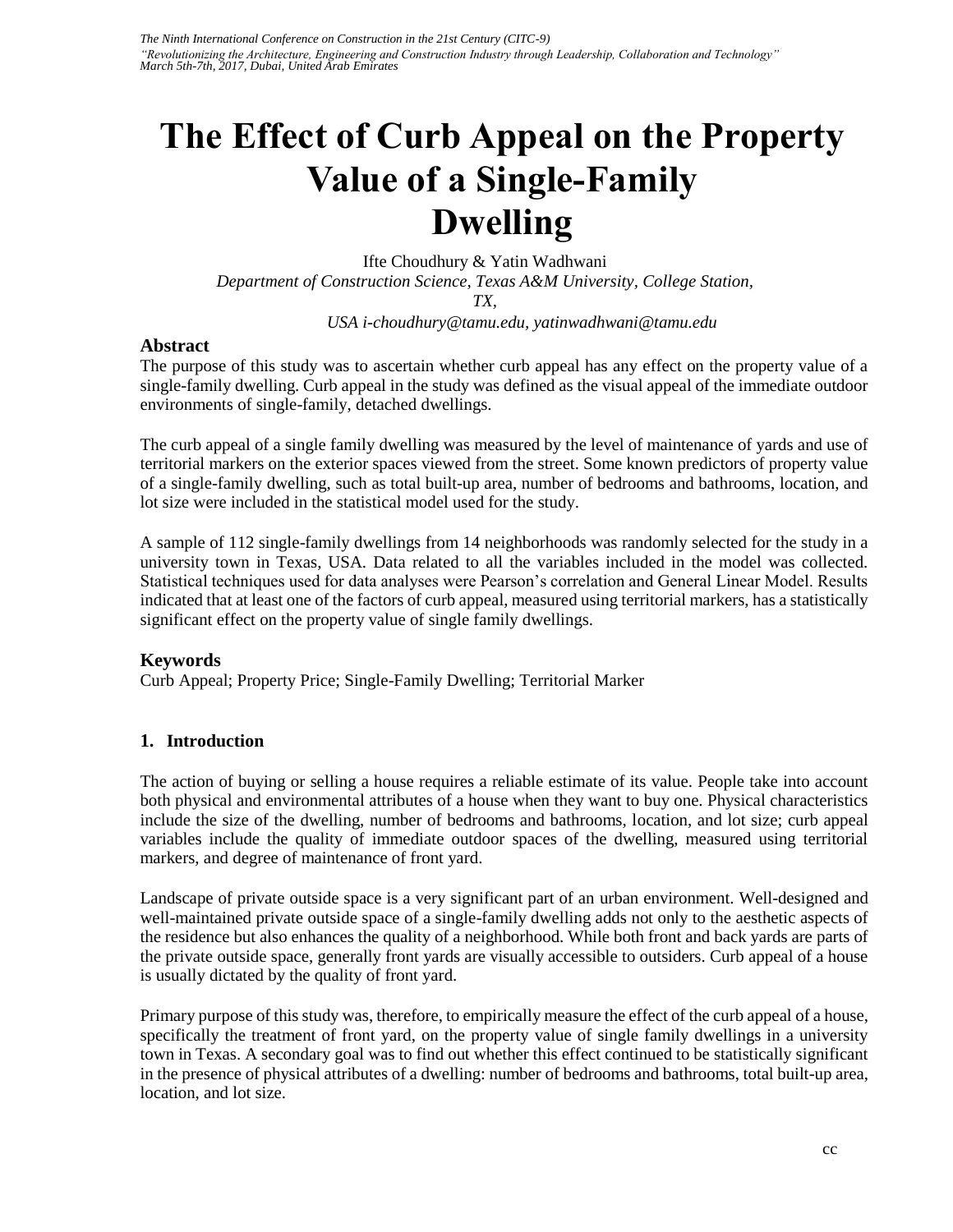It was hypothesized that:

- Property values of single family dwellings in a university town in Texas are affected by its curb appeal. П.
- $\Box$  Effect of curb appeal of a single family dwelling in a university town in Texas continues to be statistically significant in the presence of other physical attributes of the dwelling.

#### **2. Review of the literature**

#### **2.1 Curb appeal**

Curb appeal is the visual appeal of a commercial or residential property when viewed from the street side. This term is extensively used by real estate professionals as an indicator of initial appeal to prospective buyers of a property.

The term curb appeal includes the visual appeal of spaces that are public as well as private. Public spaces might contain places for recreation like public parks, specialty parks and forest land while private open spaces mostly consist of farms and yards (specifically, front yard of houses). Proximity of a property to these open spaces is a very important deciding factor for the buyers. This implies that the relationship of the residents with the dwellings and the surrounding outside open space is an important factor to be considered and an interesting field to explore (Lawrence, 1981).

Neumann (2005) suggests that direct benefits result when individuals experience the positive effects of open space as a result of their physical location. For instance, effective manipulation of an open space often produces an amenity that is capitalized into neighboring property values.

#### **2.2 Importance of Curb Appeal**

A vast majority of American housing consists of single-family dwellings on private plots of land. Historically, the private outside space of these dwellings has been a tool in the hands of its residents for maintaining, adapting, modifying the immediate surroundings in ways that are satisfying to them. It not only provides a place for outdoor enjoyment, but also indicates the social standing of the resident. People feel a sense of accomplishment when their yards look equal to or better than their neighbors (Choudhury 2001). This, in turn, tends to increase the market value of the dwellings. If a house is on sale, most buyers form an opinion about it even before they step foot in the front door (Esajian, 2014).

Attributes of font yards that are generally considered as predictors of curb appeal include the quantity of space, maintenance level of yards, adequacy of such space for activities, and territorial personalization. Territorial personalization becomes tangible through embellishment of the spaces by the residents. Higher levels of such personalization, achieved through territorial marker components, are associated with increased level of residential satisfaction. Territorial markers include trees, shrubs, flower beds, sculptures, bird baths, fountains, and such other adornments. This process of personalization also results in improving the curb appeal of the houses. An increased curb appeal, in turn, possibly results in an increased property value.

An informal survey of real estate professionals by Rodriguez & Sirmans (1994) reveals that homes with visually attractive front yards are preferred to the ones with rather plain front yards. A presence of potted plants at front, flowers in the garden, updated shrubs with fresh mulch, and trees create visual interest (Esajian, 2014). Even though there is no formal premium to sellers of homes with "good views", but quite often such homes sell for 5 to 15 per cent more than homes without "good views."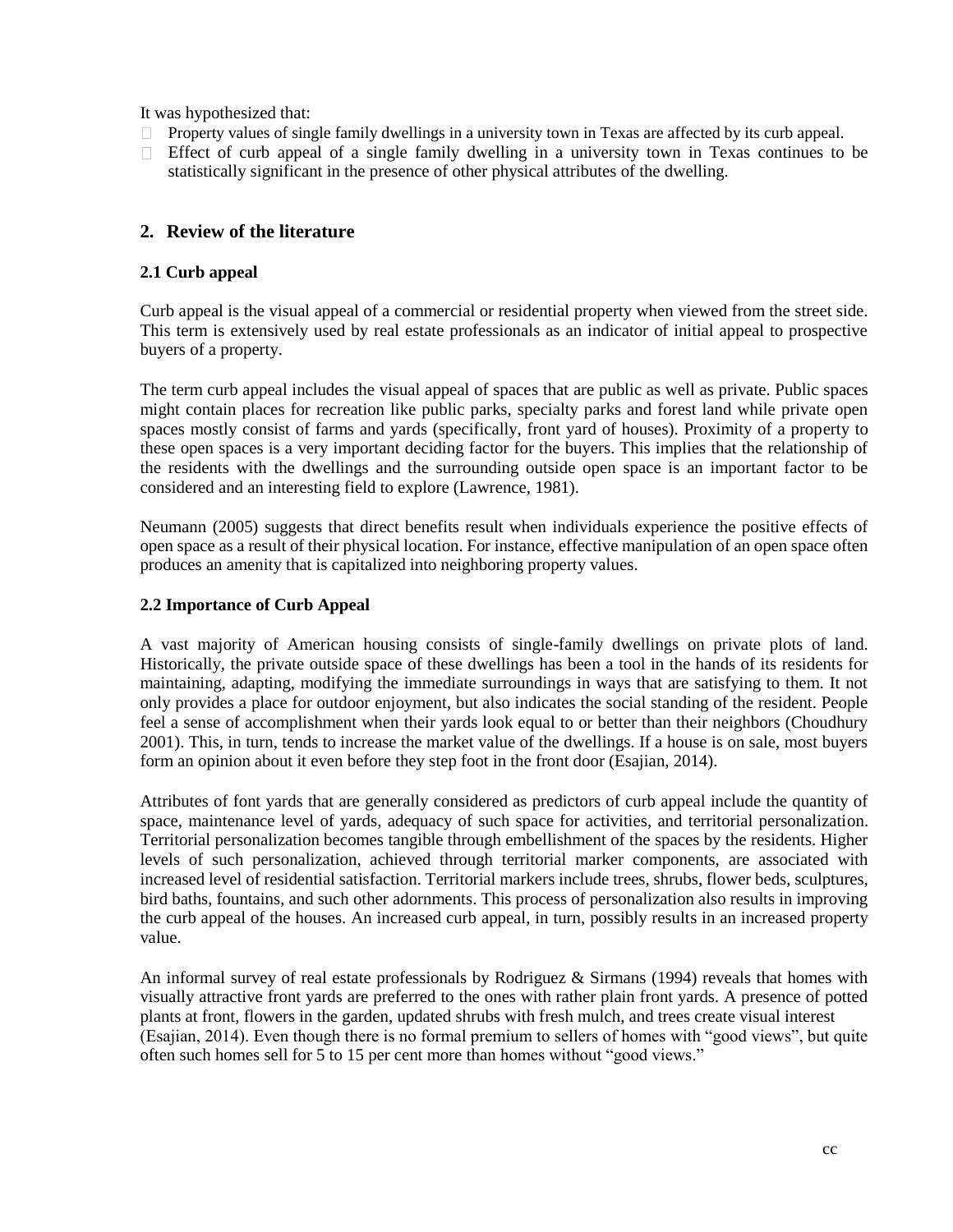A study by Sander *et al*. (2010) indicates that trees play a major role in determining property value in an urban environment. They used a hedonic property price modeling to estimate the effect of trees on or near the property in Ramsey and Dakota counties in Minnesota. The findings indicate that trees in and around a property result in an increase in its value ranging from \$836 to \$1,371. The study provides evidence that the presence of healthy shade trees contribute to a large extent to a home's "sell-ability" by adding to the curb appeal.

# **2.3 Measures of Curb Appeal**

Measuring curb appeal does not consist of simple calculation. It is a complex problem under which several factors have to be considered and measured in order to obtain a meaningful value. Personalization of one's immediate outdoor environment enhances the level of pride and, consequently, satisfaction with the property owner's residential environment as a whole. The use of territorial markers (such as bushes, flowerbed, trees, water fountain, bird bath, etc.) for such personalization is considered by some real estate professionals as considerably good measure of outdoor space quality (Choudhury & Trivedi, 2011).

Another measure according to real estate professionals is the maintenance level of yards. One of the main components of the yards of a single family dwelling is grass. Grasses have been utilized by people for generations to enhance their living environment. Beard & Green (1994) report that apart from many functional and aesthetic benefits, grasses also contribute to increased property values.

Curb appeal starts with condition of grass and landscaping in front of the house. A lush green and wellmaintained lawn enhances its visual quality. A majority of American homeowners believe that investment in lawns increases property value. A study by Behe *et al*. (2005) shows that sophistication of landscaping of the yards has an effect on perceived sales prices. Proper and well maintained landscaping adds about15 per cent to a home's value according to buyers (Roman Empire Landscaping, 2009). Garskof (2008) advises home-owners to turn the front yard to a "green carpet" for increasing property value.

# **3. Methodology**

# **3.1 Study Population**

The study population consisted of 112 single family dwellings in 14 randomly selected residential neighborhoods in a university town in Texas. Sixteen dwellings were randomly selected from each neighborhood.

# **3.2 Data Collection Procedure**

Data related to physical attributes of the dwellings was gathered from the database of real estate sites accessible online. Current property values of the units were also obtained from the same sites. Data on curb appeal attributes was gathered by personal visits to the sites. Use of territorial markers and levels of maintenance of front yards were observed and recorded during the visits. Photographs of the sites (with prior permission of the owners) were also taken to supplement personal observation.

# **3.3 Variables**

# **3.3.1 Curb Appeal**

Territorial markers (TMARKER): This is the observed modification and adornment of the front yard by a household. This was measured through identification of territorial markers (trees, flowerbeds, bushes, bird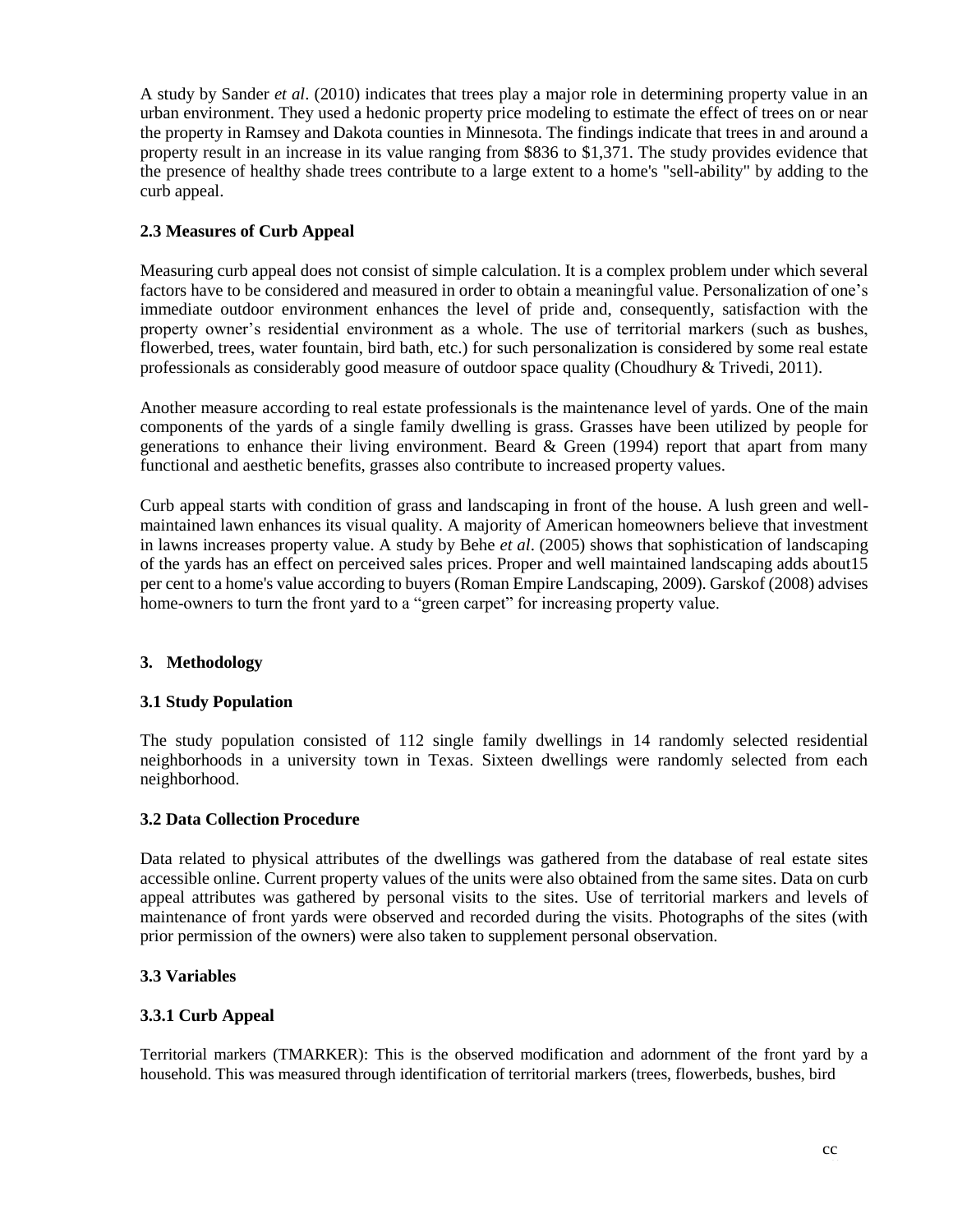baths, fountains, etc.). In order to provide equal weightage, presence of each marker was given a value of 1. It was the sum of the value of all territorial markers present on the front yard.

Maintenance of front yard (MAINTAIN): This is the observed level of maintenance of the front yard. It was measured by observing the level maintenance on a five-point scale, ranging from 1 (very poorly kept) to 5 (very well-kept).

#### **3.3.2 Physical Attributes of the Dwellings**

Number of bedrooms (BEDROOM): It is the total number bedrooms in a single family dwelling. It was measured simply by counting the number of bedrooms.

Number of bathrooms (BATHROOM): It is the total number bathrooms in a single family dwelling. It was measured simply by counting the number of bathrooms.

Built-up area (AREA): It is the total built-up area of a single family dwelling. It was measured in square foot.

Lot size (PLOT): It is the size of property on which a single family dwelling has been constructed. It was measured in square foot.

Property price (PRICE): It is the appraised value of a single family dwelling along with the lot on which it has been constructed. It was measured in US Dollars.

Location (NHOOD): It is the neighborhood where a single family dwelling is located. This is category variable consisting of 14 locations. The locations were identified by numbers ranging from 1 to 14.

#### **4. Analyses and Results**

The data was analyzed using two statistical procedures: (1) Pearson's Correlation and (2) General Linear Model. Pearson's Correlation technique was used to test the first hypothesis: (1) Property values of single family dwellings in a university town in Texas are affected by its curb appeal.

The Pearson product-moment correlation coefficient is a measure of the linear dependence between two variables, giving a value ranging from 1 to 0, where 1 is a complete positive correlation, 0 is no correlation.

Results of the analysis are shown in Table 1.

| Correlation        | <b>Correlation Coefficient</b> | Significance (p-value) |
|--------------------|--------------------------------|------------------------|
| PRICE and TMARKER  | 0.308                          | $0.00\,$               |
| PRICE and MAINTAIN | 0.288                          | 0.002                  |

The results indicate that both the curb appeal variables have statistically significant relationship with property price. This means that property value is affected by the curb appeal of a single family dwelling.

A General Linear Model (GLM) was used to test the second hypothesis: (2) Effect of curb appeal of a single family dwelling in a university town in Texas continues to be statistically significant in the presence of other physical attributes of the dwelling.

GLM is an analysis of variance procedure in which the calculations are performed using a least squares regression approach to describe the statistical relationship between one or more predictors and a continuous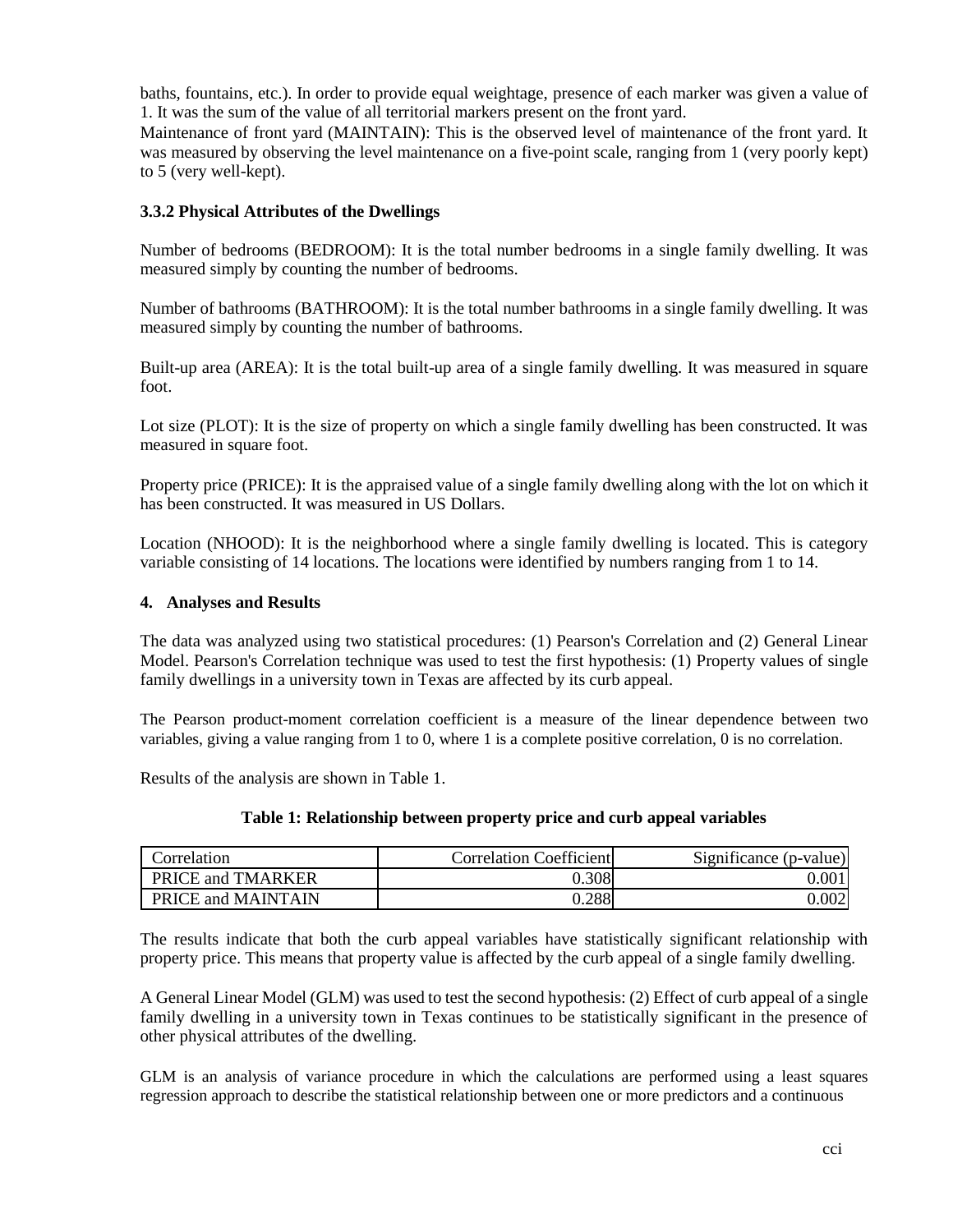response variable. Predictors can be factors and covariates. The design may be balanced or unbalanced. GLM can perform multiple comparisons between factor level means to find significant differences. The following model was used for analysis:

#### PRICE =  $β_0 + β_1BEDROOM + β_2BATHROOM + β_3AREA + β_4PLOT + β_5TMARKER + β_6MAINTAIN+$  $\beta_7$ NHOOD (1)

Where

 $BEDROOM =$  the number of bedrooms.  $BATHROOM =$  the number of bathrooms,  $AREA =$  the total built-up area of a single family dwelling,  $PLOT$  = the size of property on which a single family dwelling has been constructed,  $TMARKER =$  the observed modification and adornment of the front yard by a household, and MAINTAIN  $=$  the observed level of maintenance of the front yard,  $NHOOD = a category variable identifying the location of a single family$ dwelling,  $β<sub>0</sub> = intercept, and$ β1, β2, etc. = regression coefficients.

Results of the analysis are shown in Table 2.

| Source                         | F-value        | Significance (p-value)                  |
|--------------------------------|----------------|-----------------------------------------|
| <b>Corrected Model</b>         | 30.906         | 0.000                                   |
| Intercept                      | 0.771          | 0.382                                   |
| <b>PLOT</b>                    | 0.466          | 0.497                                   |
| <b>AREA</b>                    | 47.907         | 0.000                                   |
| <b>BEDROOM</b>                 | 0.970          | 0.327                                   |
| <b>BATHROOM</b>                | 10.066         | 0.002                                   |
| <b>MAINTAIN</b>                | 0.137          | 0.712                                   |
| <b>TMARKER</b>                 | 4.479          | 0.037                                   |
| <b>NHOOD</b>                   | 14.889         | 0.000                                   |
| $\blacksquare$<br>$\mathbf{a}$ | $0.055 \pm 11$ | $\cdots$ in $\alpha$<br>$1 \cap \Omega$ |

**Table 2: Results of General Linear Model analysis**

R Squared =  $0.865$  (Adjusted R Squared =  $0.837$ )

The model, which is derived from empirical data, needs to be checked for its predicative efficacy. A widely used measure for checking the predicative efficacy of a model is its coefficient of determination, or  $\mathbb{R}^2$  value. Perfect relation is said to exist between the dependent and independent variables, if  $R^2$  is 1 and no relationship exists between the dependent and independent variables, if  $R^2$  is 0. Predictive efficacy of this particular model was found to be quite high with an  $R^2$  of 0.865, and an adjusted  $R^2$  of 0.837. This means that about 84 percent of the variances in property price are explained by the variables included in the model.

The F-value of the model was found to be 30.906 which is statistically significant at less than the 0.0001 level. It indicates that the model as a whole accounts quite well for the behavior of the predictor variables.

The results suggest that at least one of the curb appeal variables, territorial markers, has a statistically significant relationship with property price at a p-value of 0.037 level. It is reassuring to find that it remains significant even in the presence of other physical attributes of a single family dwelling.

As expected, all the independent variables belonging to physical attributes group (except bedroom) have statistically significant positive relationship with property price. The reason for the number of bedroom as not being identified as a predictor of property price is probably because the total built up area also acts as a proxy for this variable. It is also possible that a dwelling with a lower number of bedrooms may have a higher